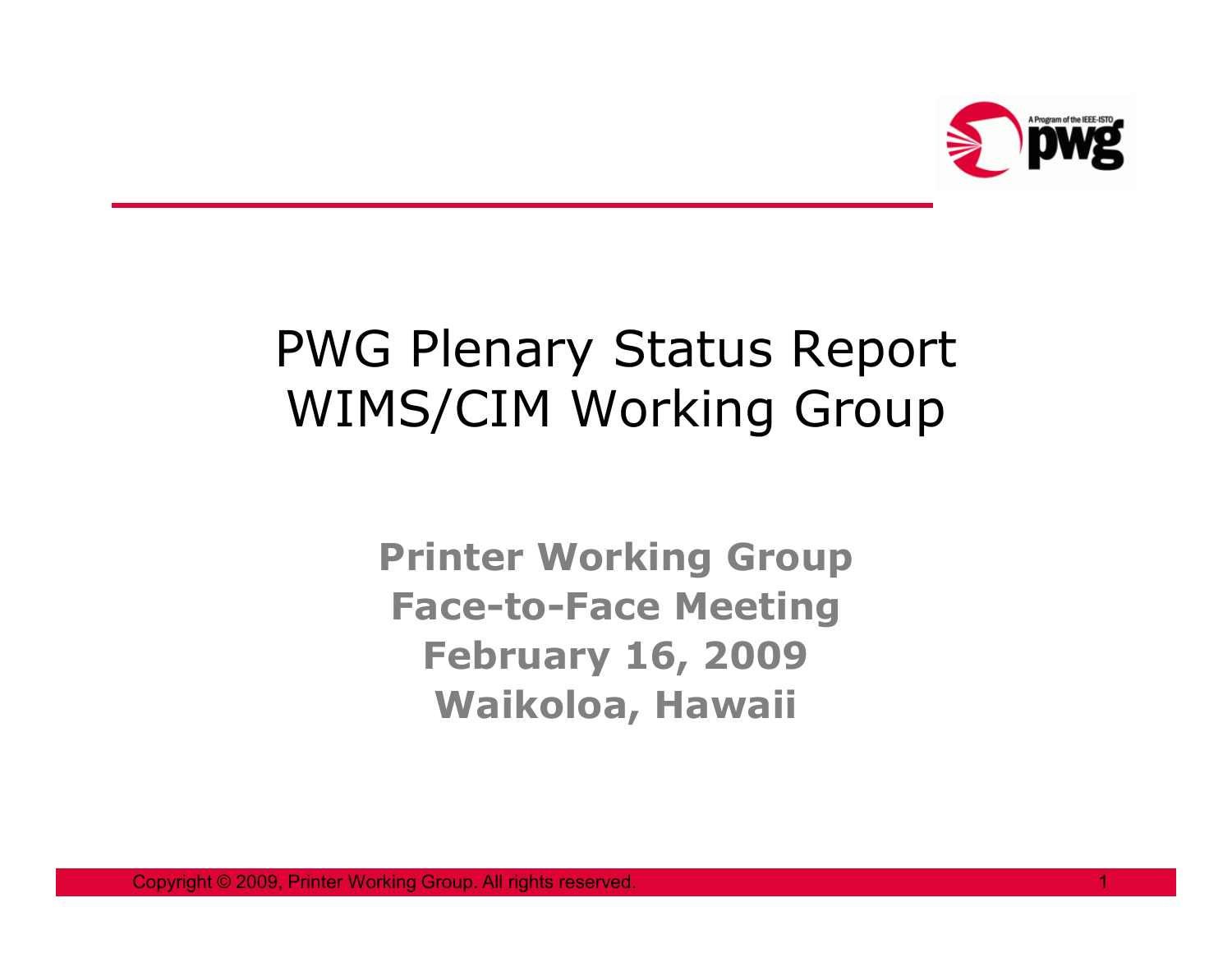

## • **The WIMS working group is concerned with:**

- Supporting the remote management of Hardcopy Imaging<br>dovises by the definition of new and the respeting of provis devices by the definition of new and the recasting of previouslydefined imaging device and service management elements for mapping into standard management semantics and protocols, including but not limited to SNMP, CIM, and Web Services Management
- > Continuing update and extension of the DMTF/CIM classes concerned with Imaging Devices and Services.
- > Continuing support and update of the printer-related PWG and<br>FETE published MIP documents IETF published MIB documents
- > Continuing support and update of the specifications produced<br>hy the fermer PWG MIB Werking Group (PMP) and by the PWG by the former PWG MIB Working Group (PMP) and by the PWG Web-based Imaging Management Services (WIMS) Working Group.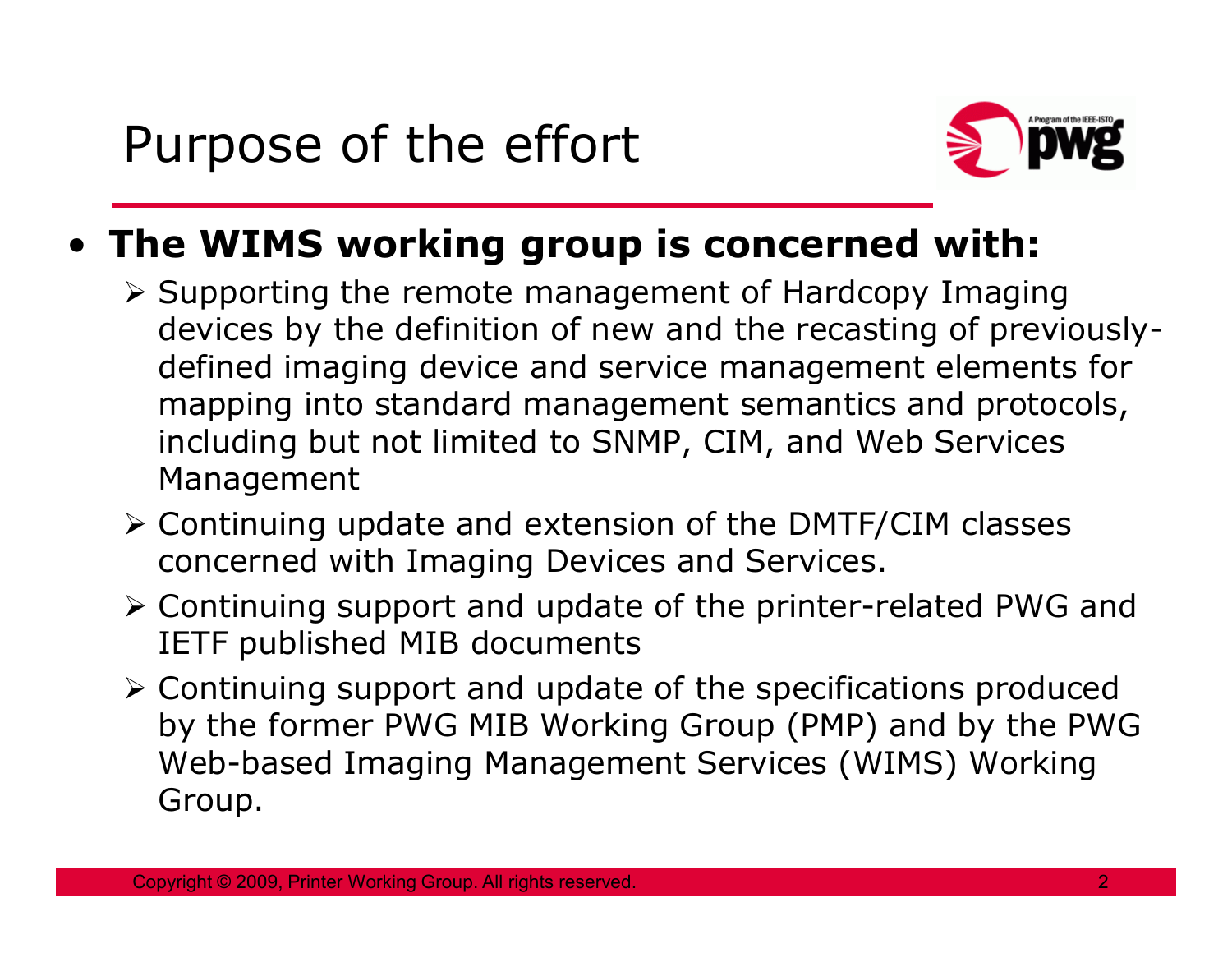# Work Items for the WG



### •**What We're Doing**

- Supporting the existing IETF and<br>PWG Printer and related MIB PWG Printer and related MIB documents, including the potential advancement, extension and expansion of these specifications.
- Advancing a basic public management elements structure for Hardcopy Services and Devices that draws upon existing structures and that utilizes a set of management elements that is consistent over the various management protocols and methods.
- Update, Create and Prototype Update, Create and Prototype DMTF/CIM Imaging MOFs, with the objective of ensuring Hardcopy Device and Service management via a Web Services approach that is consistent with the basic public management elements structure

### • **What We're NOT Doing**

- We are not addressing the delivery of Hardcopy services.
- We are not specifically<br>concerned with security concerned with security issues related to Hardcopy Devices or Services, although management must recognize and accommodate the requirements and constraints demanded by security.
- We are not defining a management service or protocol.

Copyright © 2009, Printer Working Group. All rights reserved.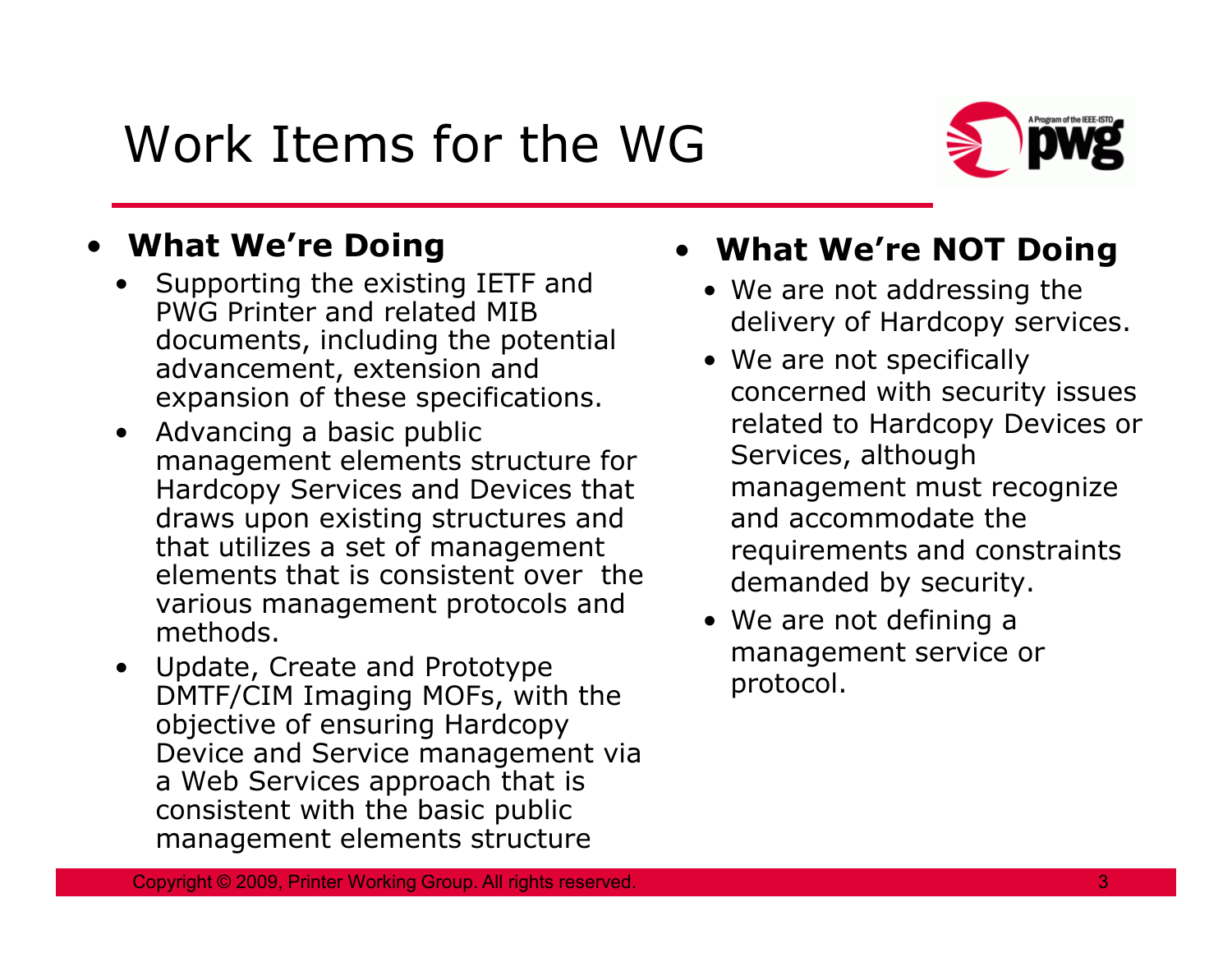

• A revised charter, reflecting the incorporation of the<br>PWG MIB WG activities, was developed and has heer PWG MIB WG activities, was developed and has been approved by the PWG Steering Committee.

(ftp://ftp.pwg.org/pub/pwg/wims/charter/ch-wims-charter30-20090202.pdf)

- Final Print Device Schema will be in CIM 2.21 release, due out in February.
- Ira is working on the update of Print Service Schema,<br>• hased on IPP semantics and following the based on IPP semantics and following the considerations of the IPPV2 WG
- Rick is continuing with the Proxy CIM Provider prototype implementation. Code implementing the essence of the CIM to MIB to CIM translation will be complete first quarter 2009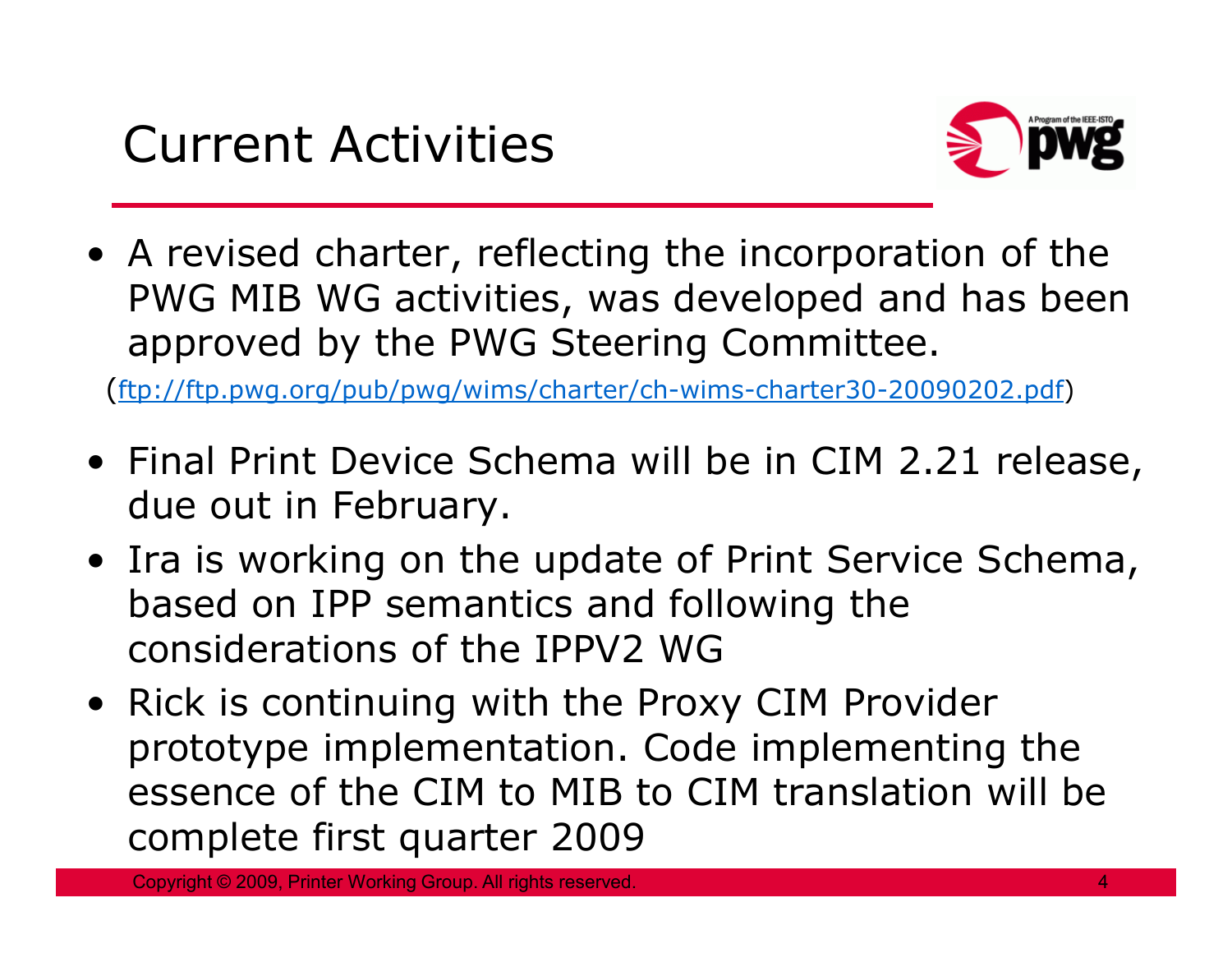## Potential MIB Activities



- • **Power Management objects "Green" Issue.**
	- General Interest Expressed. BoF on potential project at this F-2-F meeting

### •**Network Printer Profile for CIM**

- > Collect existing CIM Schema in addition to CIM Printer to identify elements necessary to manage and Network Printer
- Identify elements from Power Management and IDS activities appropriate for <br>CIM/Web Services avassure CIM/Web Services exposure
- Establish basis for MFD top-level CIM model

#### •**Printer Port Monitor MIB**

- > update spec
- interoperability testing ?
- advance PPM to PWG standard ?

#### •**MDF MIB or MIB extensions?**

- > Many attempts, of varying completeness, started in the past.
- > MFD group is addressing service semantics; need to address management elements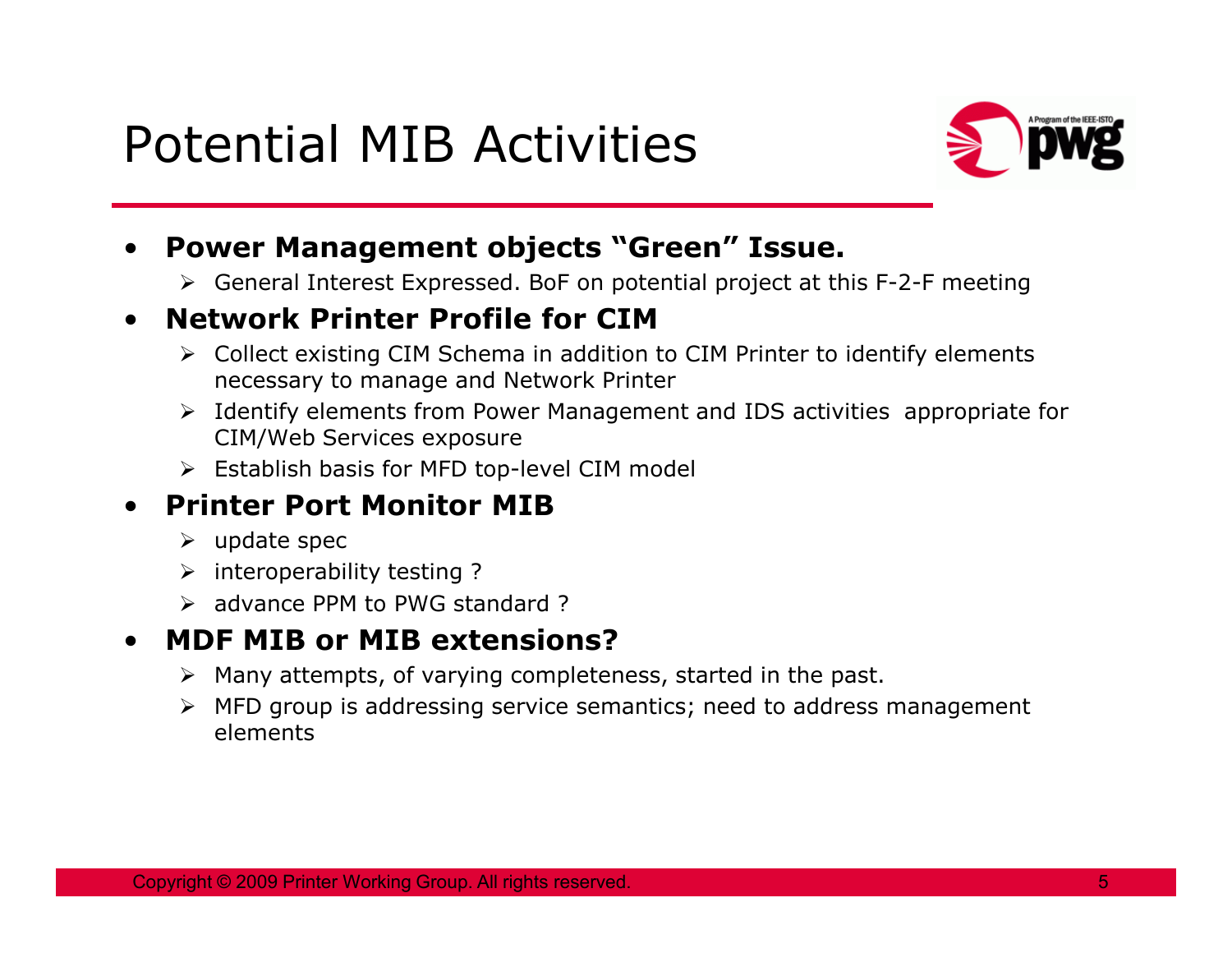

- $\bullet$ Prototyping of the SNMP-to-CIM Provider continues.
- Proceed with the CIM effort to Print Service.
- Possible initiation of Hardcopy Imaging Device Power Management project.